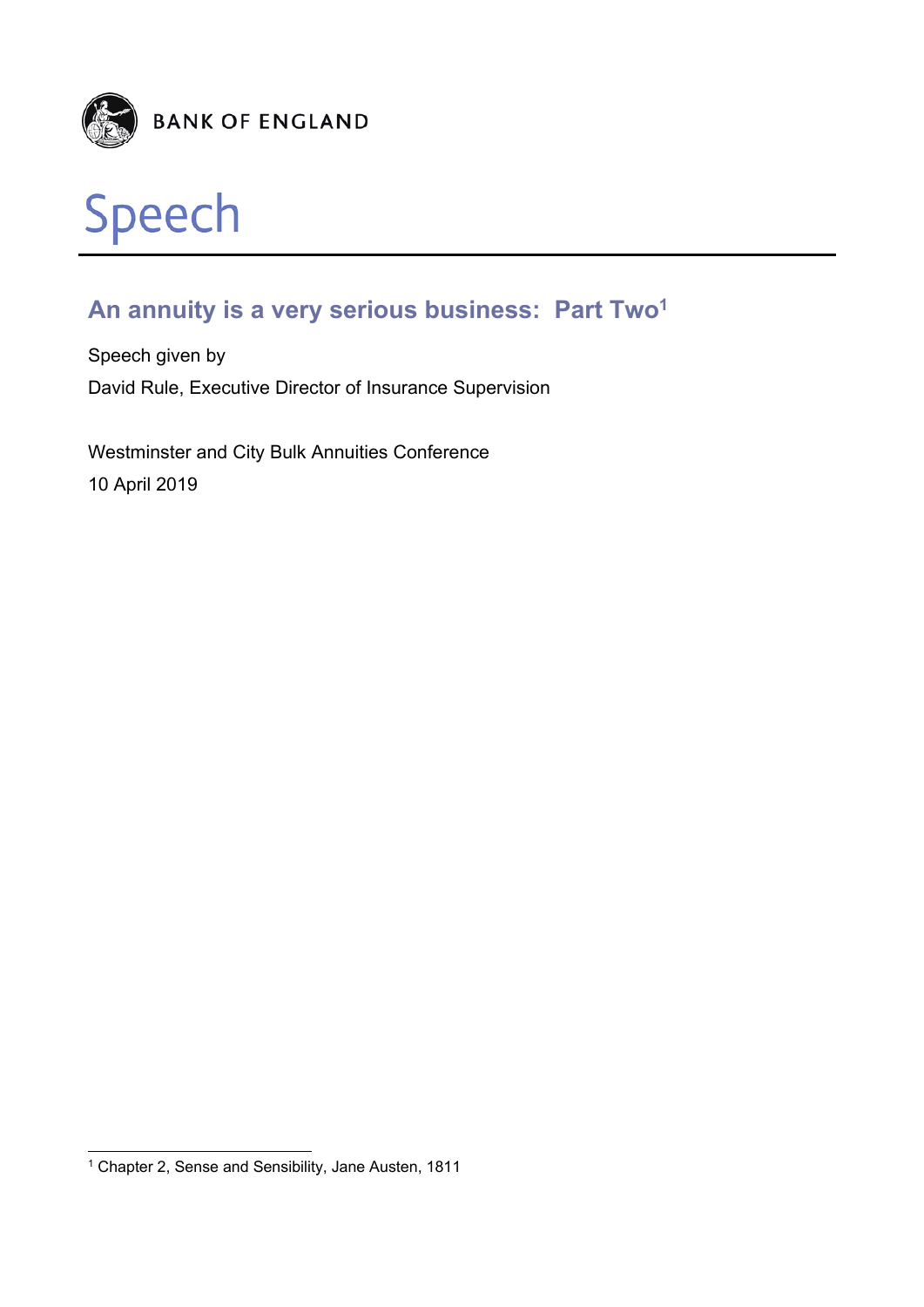A year ago, I spoke to this conference about the risks facing insurers active in the bulk purchase annuity market. In particular, I discussed the treatment of unrated, direct investments under the Solvency II Matching Adjustment, with a particular focus on equity release mortgages. A year later and the movement of defined benefit pension liabilities from employers to insurers has continued apace. Around £30 billion of risk was transferred in 2018, if you include buy outs, buy ins and longevity swaps (Chart 1).<sup>2</sup> Most commentators expect the market to continue to grow. On the demand side, more employers might be in a position to afford a buy out if improvement in life expectancy stalls, interest rates rise and asset values increase (Chart 2). On the supply side, the possible emergence of superfunds could create an alternative to insurers. Meanwhile, the current level of transactions is still dwarfed by the scale of remaining defined benefit (DB) liabilities of some £1.8 trillion, of which nearly £1.1 trillion are closed to new members.<sup>3</sup>

Today I want to discuss more generally the risks associated with insurers taking on significant annuity obligations. I will then show how, in my view, the PRA's implementation of Solvency II does a good job of addressing these risks. In particular, it gets the balance right between protecting policyholders and allowing insurers to invest for the long-term in ways that support the UK economy. Design flaws in the risk margin, however, remain a problem. Finally, I will raise some particular issues facing insurers active in this market, including 'fallen angels', internal ratings, equity release mortgages and risks from climate change.

# **Risk and regulation of annuity business**

Moving defined benefit pensions from employers to insurers can certainly be a good thing. For pensioners, it safeguards future pension benefits. For companies, it releases them from pension risks allowing them to focus on their core businesses, potentially raising levels of investment and productivity. From my perspective as the prudential regulator of UK insurers, taking on significant promises to pay pensions over several decades does though bring risks that insurers need to manage effectively and against which they need to hold appropriate reserves and capital. Protecting annuities on which pensioners rely for their livelihoods is clearly important.

 2 In a buy out, the promises to pension fund members are transferred fully from a pension fund and employer to an insurer. In a buy in, an insurer agrees to pay to a pension fund a stream of income matching some or all of its pension liabilities. In a longevity swap, an insurer protects a pension fund against the risk that its longevity experience turns out to be different to expected. 3 <sup>3</sup> Source: *The pensions landscape: Defined benefit pensions 2018*, The Pensions Regulator.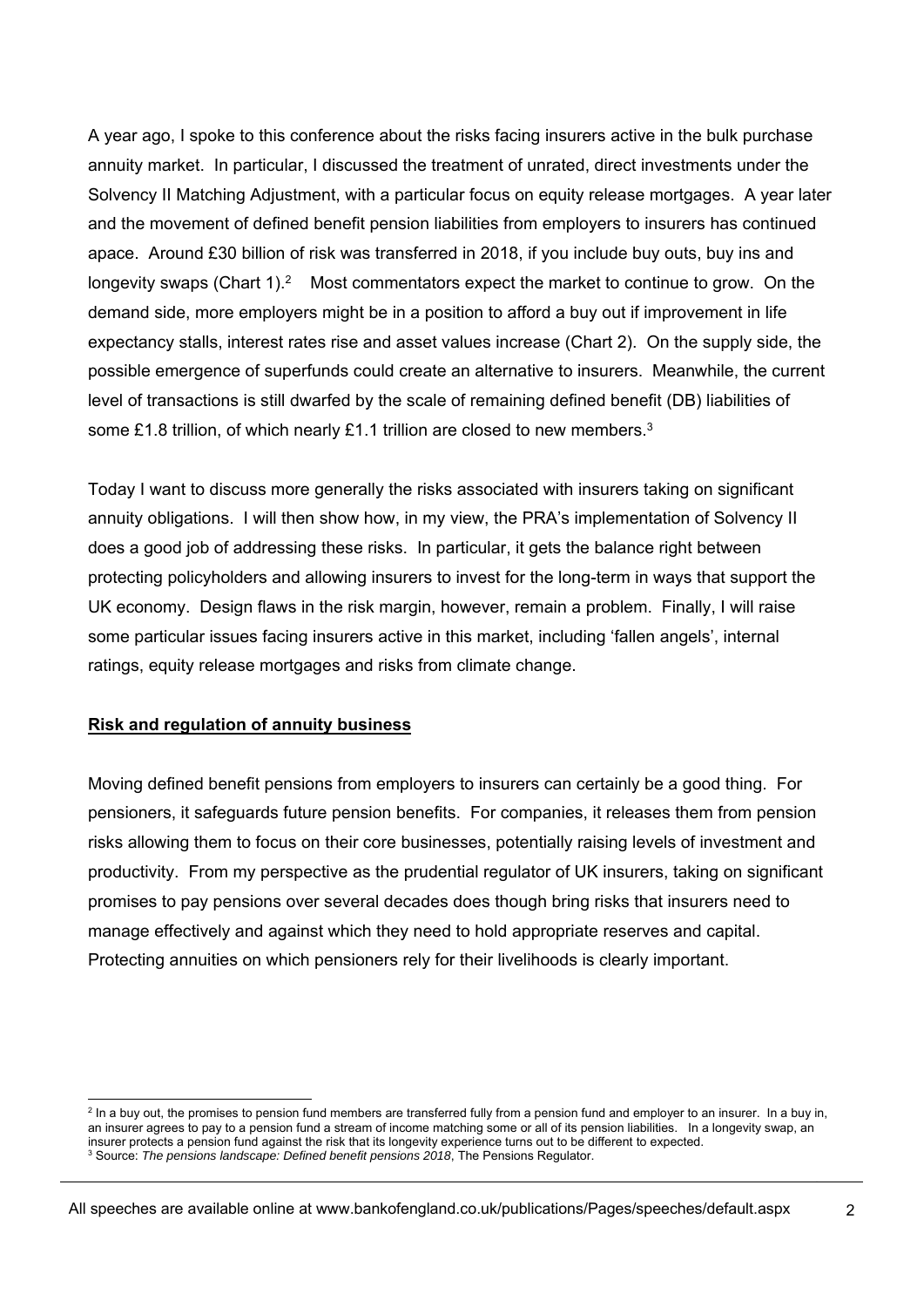I see four main risks:

- 1. *longevity risk* **-** the risk that annuities to pensioners need to be paid for longer and therefore at a higher cost to the insurer because people live longer than expected;
- 2. *market risk* **-** the risk that asset returns are insufficient to pay the pensions: for example, because the insurer holds assets of shorter maturity than its liabilities, market interest rates fall and the insurer cannot afford to buy sufficient bonds to produce the income needed to meet its annuity obligations to pensioners;
- 3. *credit default and downgrade risk* **-** the insurer suffers losses because the assets in which it has invested default or downgrade; and, perhaps most importantly
- 4. *management and governance risk* **-** in the absence of regulation the owners and managers of an insurer may be incentivised to maximise their own short-term returns rather than managing the business in the long-term interest of the annuity holders. The interests of owners and managers are not necessarily aligned with those of the policyholders because owners share the benefits of taking more risk in a good outcome but have limited exposure to losses in a bad outcome because of their limited liability. Policyholders might be unable to monitor how an insurer is run because of the long-term and complex nature of pensions business. Unscrupulous owners and managers might therefore have an opportunity to take excessive risks or misuse policyholder funds: for example, by using them to finance their other business ventures. They might also seek to mask the true financial position of an insurer using opaque models, optimistic assumptions and impenetrable mumbo jumbo. The misalignment of incentives might be particularly extreme when an insurer is close to insolvency, with owners and managers tempted to take more risk in a 'gamble for resurrection'.

In my view, these risks are common to any profit-seeking financial institution in the business of investment in order to pay annuities. That is why, for example, our response to the recent Department of Work and Pensions consultation on superfunds said:

"The risks faced by DB consolidators are similar to those managed by insurance companies providing annuities. And insurance companies may want to enter the defined benefit consolidation market. There may be unintended consequences if the two types of business are regulated differently."4

l <sup>4</sup> https://www.bankofengland.co.uk/-/media/boe/files/prudential-regulation/publication/pra-response-to-dwp-consultation-paper-definedbenefit-pension-scheme-consolidation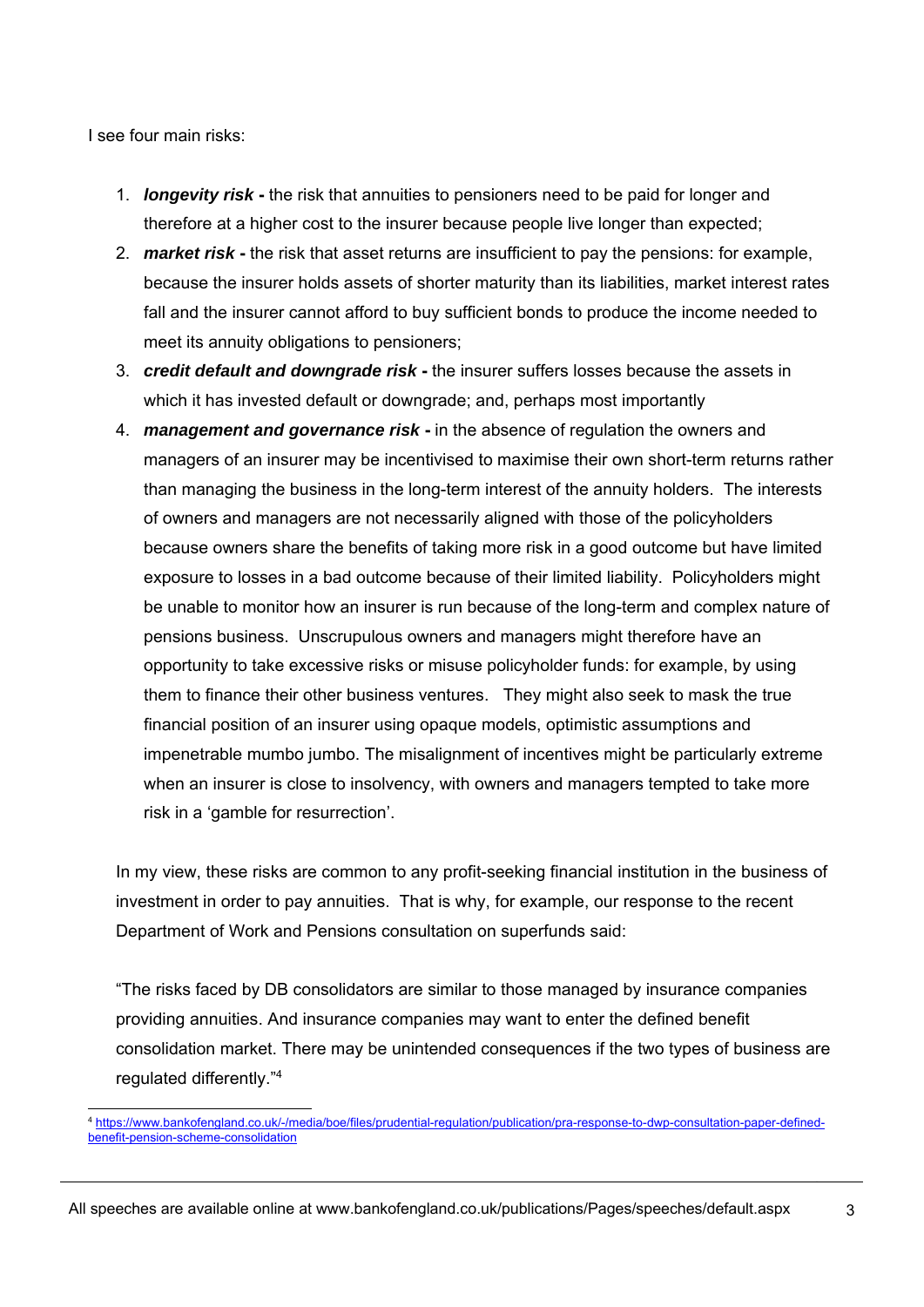Overall, I think the PRA's implementation of the Solvency II regime addresses these risks well. I would emphasise in particular the following features of the regime:

- 1. It strongly encourages UK insurers to invest in assets with fixed cashflows that closely match those of their annuity liabilities. This limits exposure to market risk.
- 2. Insurers are required to hold a buffer of assets above the value of their policyholder liabilities that can absorb unexpected losses due to credit defaults, longevity shocks or other reasons. Solvency II limits what counts as own funds to instruments that can genuinely absorb losses.
- 3. The capital calculation in Solvency II captures all the risks to which the insurer is exposed, including those in other parts of the group.
- 4. The incentives of owners and managers are brought back into alignment with those of policyholders in a number of ways including:
	- a. Requiring owners to put their own money at risk through minimum capital requirements that must be maintained at all times.
	- b. If capital levels fall close to these minimum requirements, a supervisory ladder of intervention shifts control increasingly away from owners and managers at a time when their incentives to act in the interests of policyholders are weakest because of the temptation to gamble for resurrection.
	- c. Capital requirements are risk-based, so that owners must put more of their own money on the line as the insurer takes greater risk.
	- d. Taking more risk should also never lead to an apparent improvement in the capital position of an insurer.
	- e. The UK Senior Managers' Regime puts specific responsibilities for the key aspects of running an insurer on individual managers.
	- f. We expect insurers to have effective risk management and governance, including independent risk and internal audit functions; and boards with a majority of independent non-executive directors, for both insurance groups and significant insurance companies within those groups.
	- g. Insurers must disclose their financial position regularly in some detail, based on market prices for assets and liabilities as far as possible.

Our regime, however, is not seeking to eliminate all risk (or achieve the stability of the graveyard). Provided insurers match their assets and liabilities, the Solvency II Matching Adjustment insulates them from movements in the market price of assets backing annuity liabilities to which they are not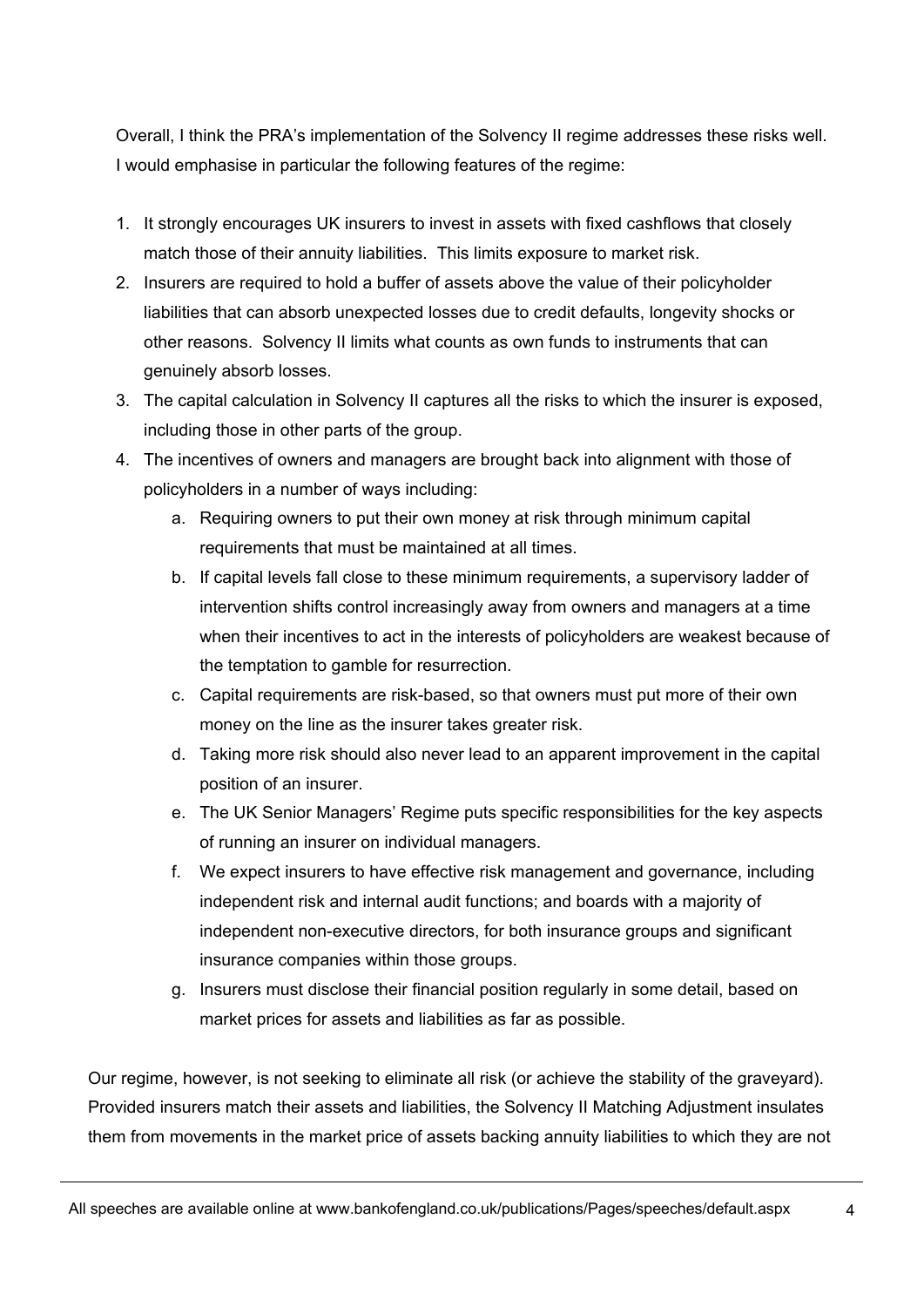exposed as buy-and-hold investors. They are also able to bring forward into day-one profits any returns on these assets in excess of what is required to compensate for the risk of credit default and downgrade. That adds up to a powerful incentive to invest in long-term assets yielding good risk-adjusted returns.

Since the introduction of Solvency II, UK insurers have responded by diversifying out of government and corporate bonds into direct investments in infrastructure finance, commercial real estate lending and equity release mortgages (Chart 3). The infrastructure investments, for example, include renewable energy, hospitals, student accommodation, social housing and railway rolling stock leasing (Chart 4). The PRA is well aware of the need to have regard to facilitating long-term productive investment in the economy when pursuing its statutory objectives.<sup>5</sup> Insurers active in the bulk purchase annuity market tell us that they intend to continue this diversification into direct investments, targeting on average a c.40-50% share of total assets backing annuity obligations, significantly higher than before Solvency II.

Overall, I think the PRA's implementation of Solvency II works well for annuity business. That is why we recommended adoption of a similar framework for superfunds.

Solvency II does though have one significant flaw as a regime for annuities business: the design of the risk margin. Particularly in relation to long-dated insurance risks, such as longevity, the risk margin calculation is too sensitive to interest rates. As a result, the risk margin is too high when interest rates are low and too low when they are high. With interest rates currently low, insurers have responded to a too-high risk margin on annuity business by reinsuring longevity risk on new business offshore. Meanwhile Transitional Measures on Technical Provisions (TMTP) offset the risk margin on the pre-Solvency II back book. The irony is that UK insurers do not hold an especially high level of risk margin (net of TMTP) on their annuity books in practice.

This outcome is unwelcome from our perspective because UK insurers are increasingly exposed to offshore reinsurers and TMTP is higher than it otherwise would be, giving the impression that UK insurers are more reliant on transitionals to meet capital requirements. The availability of longevity reinsurance has limited any drag on growth in the bulk purchase annuity market. Although one possible effect has been to make it more expensive for pension schemes with a high

l  $^5$ The Chancellor's letter to the Governor of 8 March 2017 setting out recommendations to the Prudential Regulation Committee (PRC) about aspects of the economic policy of the government to which the PRC should have regard when considering how to advance its statutory objectives includes "The government wishes to ensure financial services markets make a positive contribution to sustainable economic growth in the UK economy in the medium and long term, through the facilitation of finance for productive investment and as a productive sector of the UK economy."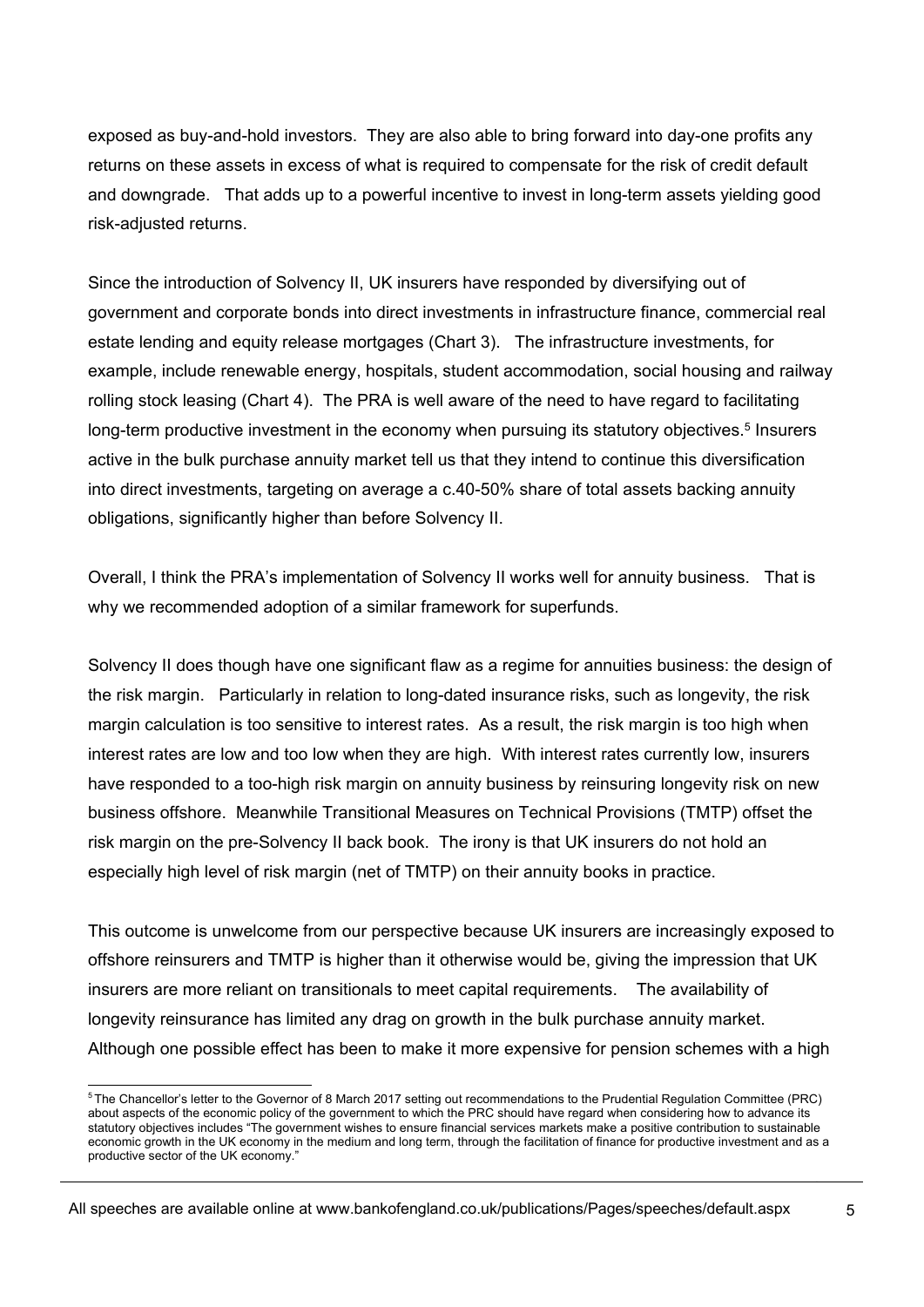proportion of younger members to achieve an insurer buy out. This is because reinsurers have had a lower appetite for deferred than in-payment annuities. Although I hear that this might have changed recently. As Sam Woods wrote to Nicky Morgan in June of last year<sup>6</sup>, the PRA does not currently see a durable way to implement a change in the risk margin with sufficient certainty for insurers to be able to rely on it for pricing, capital planning and use of reinsurance. We continue to keep this position under review.

# **Current issues**

Despite the diversification into direct investments, corporate bonds are likely to remain the largest category of assets backing U.K. insurers' annuity liabilities. Partly because the Matching Adjustment benefit to holding sub-investment grade bonds is low, the great majority of these bonds are investment grade. The overall credit quality of the investment-grade bond universe has deteriorated significantly over the past decade. The share of BBB-rated bonds in the sterling market, for example, has increased from under 10% to nearly half since 1998 (Chart 5). Within this BBB-rated segment, analysts have drawn attention to potential 'fallen angels' at risk of downgrade to sub-investment grade or even default. These issuers may be at risk because of a combination of excessive debt, structural change in the economy and poor management.

Insurers face a risk of reduced Matching Adjustment benefit if issuers are downgraded and financial loss if they default. They should be reviewing the credit quality of their corporate bond investments and focusing in particular on any lumpy exposures. It is reassuring that the proportion of BBB-rated bonds in UK insurers' aggregate Matching Adjustment portfolios has remained more or less unchanged notwithstanding the increasing share in the wider market. These proportions do vary considerably across individual insurers, however (Chart 6). Firms with higher proportions of BBB assets should be stress testing to make sure that they can comfortably absorb downgrades at a time when markets may be less liquid and they cannot easily rebalance their assets. We will explore this in our upcoming Insurance Stress Test.

Turning to direct investments, let me be clear that the PRA supports sensible diversification of portfolios backing annuities into assets such as infrastructure finance, commercial real estate lending and equity release. However, we expect insurers to do this properly. That includes:

l <sup>6</sup> https://www.bankofengland.co.uk/prudential-regulation/letter/2018/solvency-2-risk-margin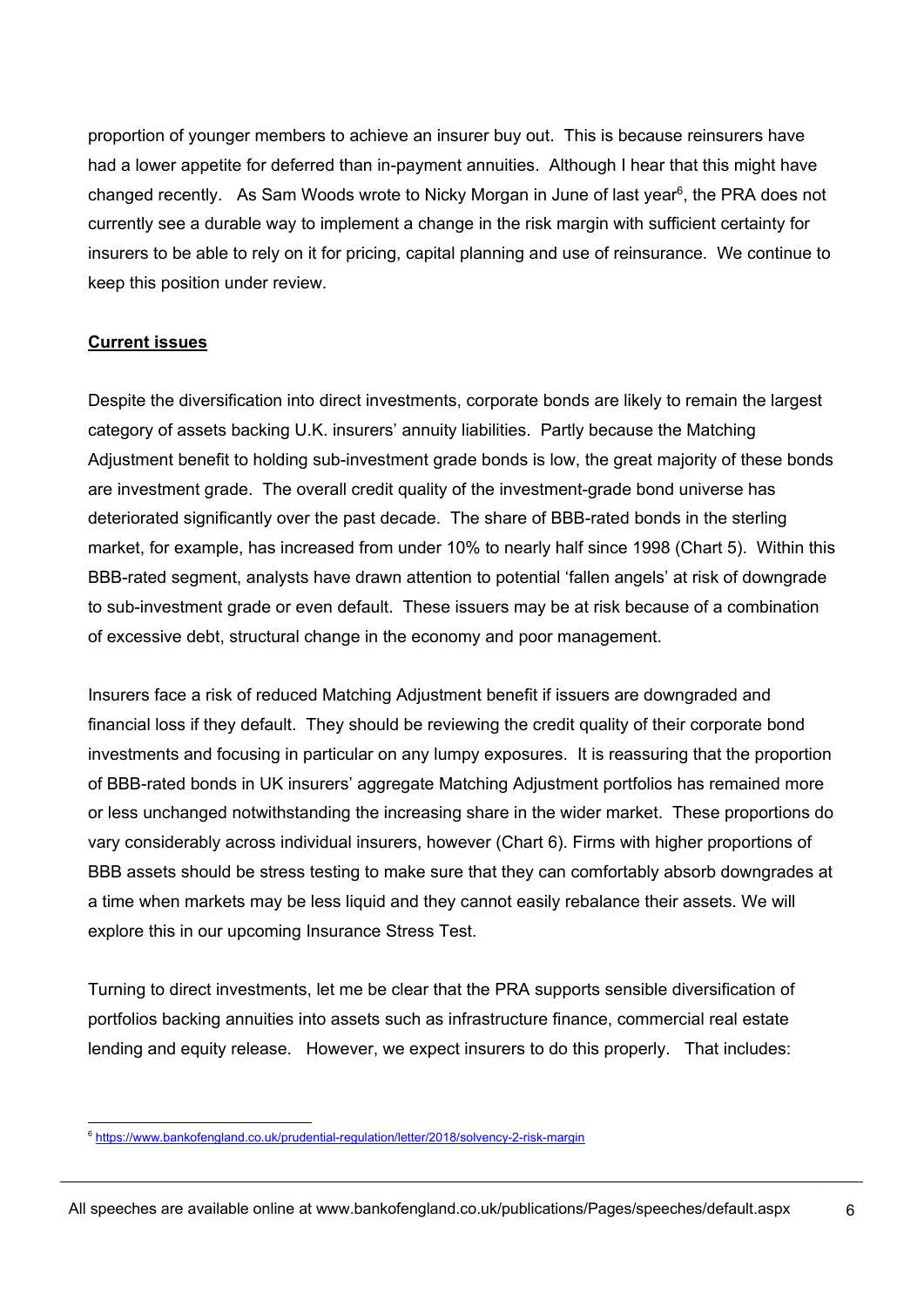- 1. Having a strategy and risk appetite. Insurers need a disciplined approach. To put it flippantly, they should not be buying whatever is on the market this week or simply because they see their competitors buying those assets. The risks from direct investments are different to bonds. This is especially true if insurers originate their own Matching Adjustment assets: for example, by financing property development. Boards need to set clear risk appetites that capture all material risks at a suitable level of granularity, translating into a set of limits.
- 2. Building the right capabilities. Some insurers do investment in-house and others outsource. All insurers need people with sufficient market knowledge in all three lines of defence. That includes underwriting, risk management and potentially work out.
- 3. Developing appropriate management information, including for the board.
- 4. Appropriate valuations, internal ratings, and Matching Adjustment and Solvency Capital Requirement calculations.

On this final point, we have provided considerable guidance on our expectations in Supervisory Statement 3/17 (SS3/17), particularly in relation to restructured equity release mortgage portfolios. One thing that has become clear to me is the importance of internal ratings. These can drive both asset valuations (if insurers use the approach of mapping to valuations of similarly-rated traded assets) and the Matching Adjustment benefit. We said in SS3/17 that:

"an internal credit assessment should consider all possible sources of credit risk, both qualitative (eg due to strength of the terms and conditions in the loan agreement or a lack of default data) and quantitative (eg due to economic stresses), and how these may interact. An internal credit assessment will then need to be mapped onto a credit quality step (CQS). The PRA's view is that the CQS to which an internal credit assessment maps should lie within the plausible range of CQSs that could have resulted from an issue rating given by an External Credit Assessment Institution (ECAI). Broad consistency between the CQSs resulting from firms' internal assessments and ECAI issue ratings will help to mitigate the risk of undue bias in the resulting fundamental spreads."

This does not mean that we want insurers simply to adopt rating agency models across the board. We want firms to develop their own rating models that take into account all possible sources of credit risk. I am mindful here of the Financial Stability Board standard against mechanical reliance on ratings.<sup>7</sup> "The goal of the FSB principles is to end mechanistic reliance on ratings provided by

l <sup>7</sup> http://www.fsb.org/work-of-the-fsb/policy-development/additional-policy-areas/reducing-reliance-on-credit-ratings/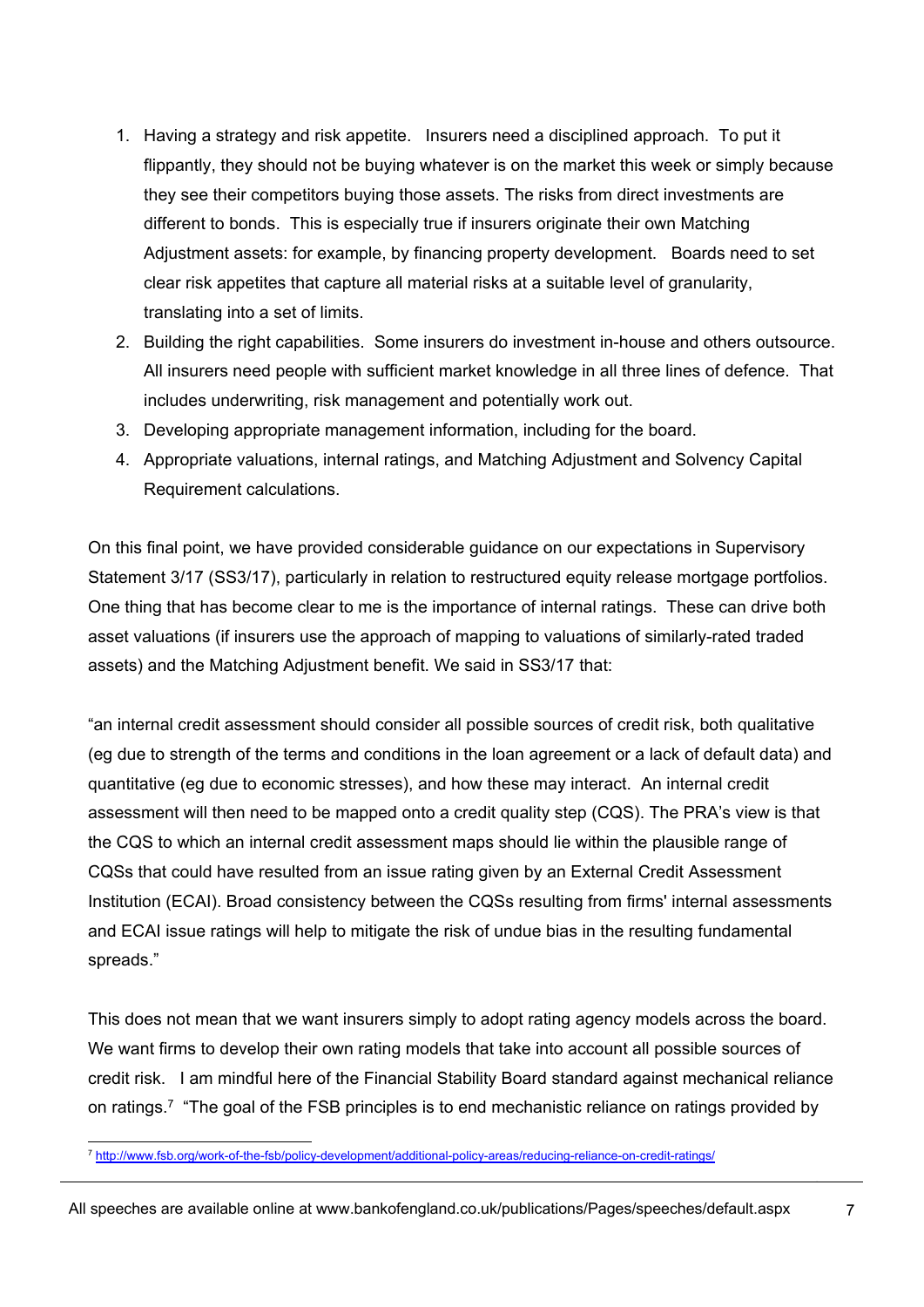ECAIs by banks, institutional investors and other market participants by reducing the "hard wiring" of ECAI ratings in standards, laws and regulations and by providing incentives for firms to develop their own capacity for credit risk assessment and due diligence" This standard does also say that supervisors should closely check the adequacy of firms rating processes and guard against upward bias. That is what we seek to do.

Turning to restructured equity release mortgages specifically, we developed our Effective Value Test (the 'Test') to help determine whether insurers appear to be taking an inappropriately large Matching Adjustment benefit. This followed very extensive engagement with industry and more widely, including discussion and consultation papers. We recently issued a follow-up consultation paper $8$  to provide greater clarity to insurers on, for example, how often they should calculate the Test and in what circumstances the PRA will update key parameters in the Test, such as the deferment rate. The consultation paper also proposes that firms would be asked to use the Test 'in stress' as a validation technique, to help provide assurance that their internal models are assessing appropriate capital requirements against risks from these assets. We expect to finalise these proposals by the end of September so that firms can start applying the Test on their base balance sheets from the end of this year. Firms will need longer to review their internal model methodologies and make any necessary changes. We have proposed that this should take place by the end of 2021 at the latest.

A key point to draw out is that lenders of equity release mortgages are exposed to the risk of *individual* property prices. This is because insurers provide a no-negative-equity guarantee to every borrower. Modelling approaches focused on house price indices do not capture all the risks – a portfolio of options is a very different thing to an option on a diversified index. Indeed UK insurers have experienced a number of these guarantees crystallising in recent years despite the rapid rise in UK house price indices over the past decades. One reason is that different localities of the United Kingdom have seen widely varying house price inflation – a national index masks the range of outcomes (Chart 7). Another is that some properties may become dilapidated if elderly borrowers are unable to maintain the property. Willingness to maintain may be lower where borrowers have limited or no equity remaining in their properties. Equity release contracts generally require properties to be maintained. But, in practice, losses do occur and cannot necessarily be recovered.

l

<sup>8</sup> https://www.bankofengland.co.uk/prudential-regulation/publication/2019/solvency-ii-equity-release-mortgages-part-2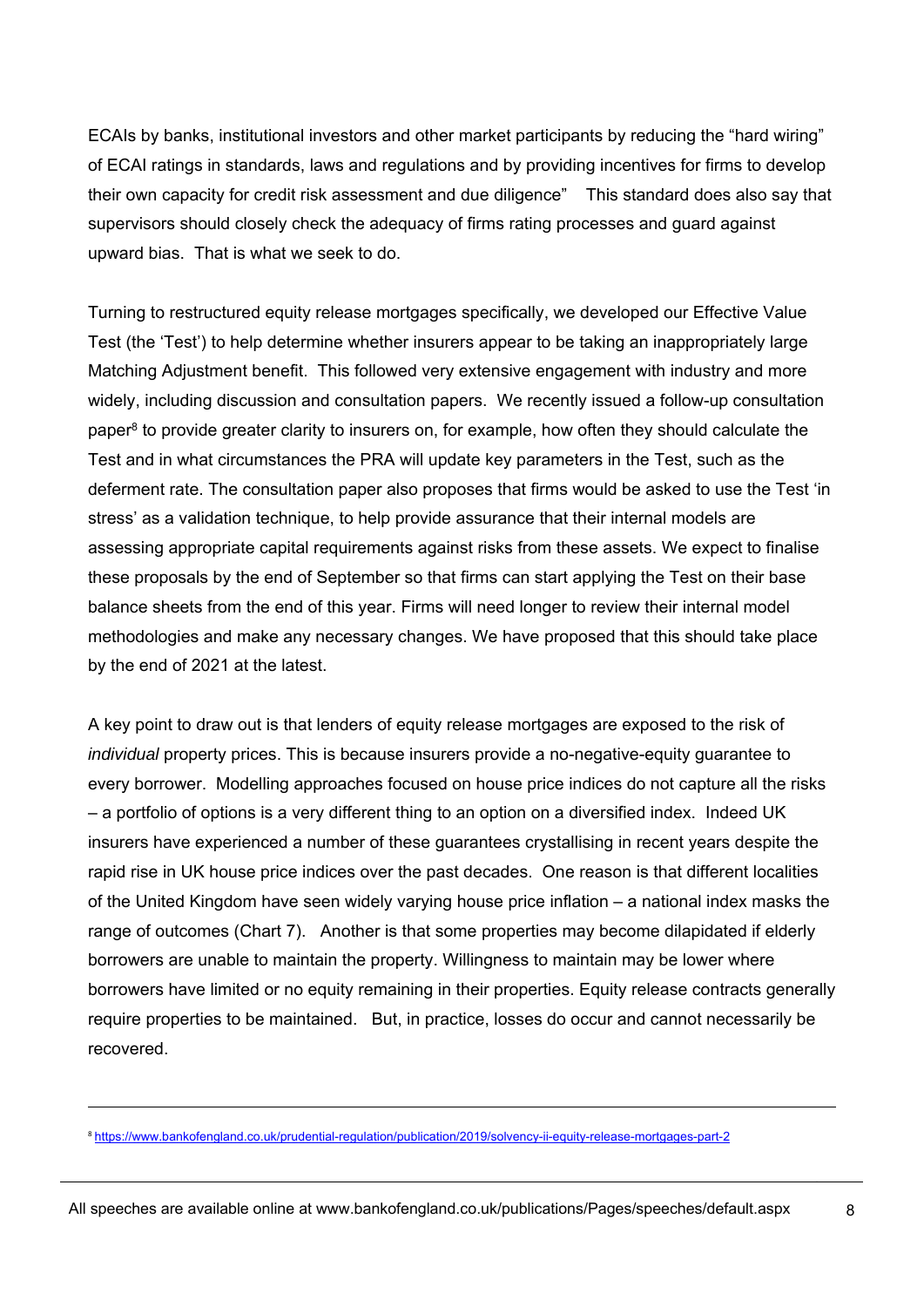Looking ahead over the next several decades, climate change is a new reason why individual house prices might diverge from the national average. Climate scientists predict a rise in sea levels. Flooding from rivers and surface water run-off is likely to increase. More frequent droughts will bring more widespread subsidence. An important recent paper by Climate Wise – a group comprising representatives from insurers – considered the consequent risks to UK property lenders.9 The paper argued that flood insurance is likely to become more expensive and continued availability of cover cannot be assumed. Within insurance, climate change physical risks are often seen as primarily an issue for general insurers. But the life insurers (as well as the banks) have the long-dated property lending exposures.

Using catastrophe models, the paper estimates a 25% increase in the number of UK properties at significant risk of flooding by 2100 if global temperatures warm by 2°C and a 40% increase if they warm by 4<sup>°</sup>C. The models suggest that this risk is unevenly distributed across the United Kingdom, with coastal regions most affected (Chart 8).

To conclude, the PRA's implementation of Solvency II works well as a prudential regime for UK annuity writers. But we do need to make the risk margin less sensitive to interest rates. Since the introduction of Solvency II, around £60 billion of risk has transferred from defined benefit pension schemes to insurers. Meanwhile insurers have switched around £20 billion of the assets backing these annuities into direct investments, such as infrastructure finance, commercial real estate lending and equity release mortgages. The PRA welcomes both trends. We will continue to supervise insurers closely to ensure that they have the necessary capabilities to take on this business and are calculating appropriate reserves and capital against the associated risks.

l

<sup>9</sup> *Physical risk framework: understanding the impacts of climate change on real estate lending and investment portfolios* Climate Wise 2019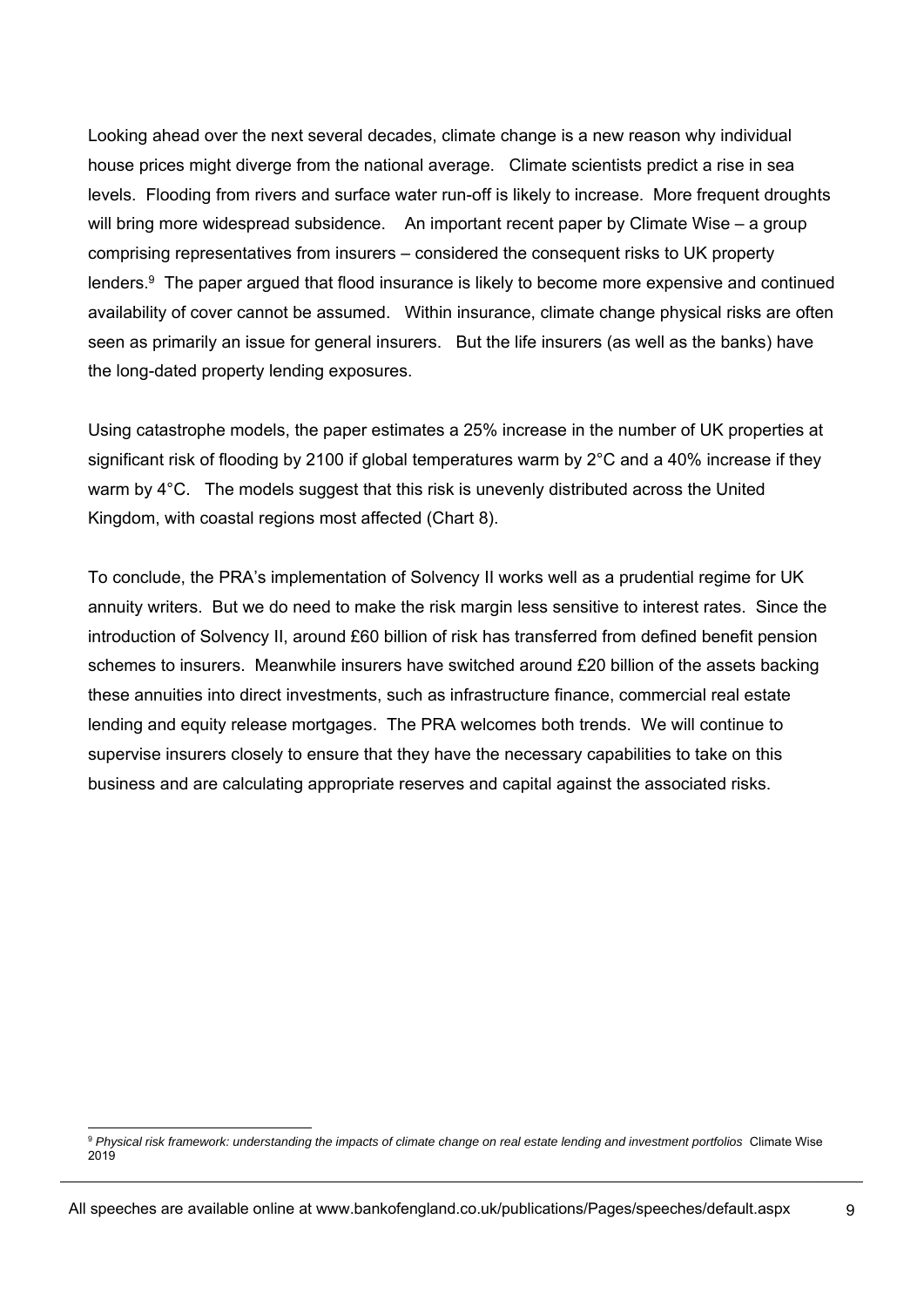

Chart 1: Transfer of pensions risk from UK company defined benefit schemes to UK insurers

Source: Hymans Robertson Annual Risk Transfer Report (Oct 2018) updated for H2 2018 data

## Chart 2: FTSE 100 UK pension plans reaching full funding on buy-out



Source: Lane Clark & Peacock Pensions De-risking 2019 Report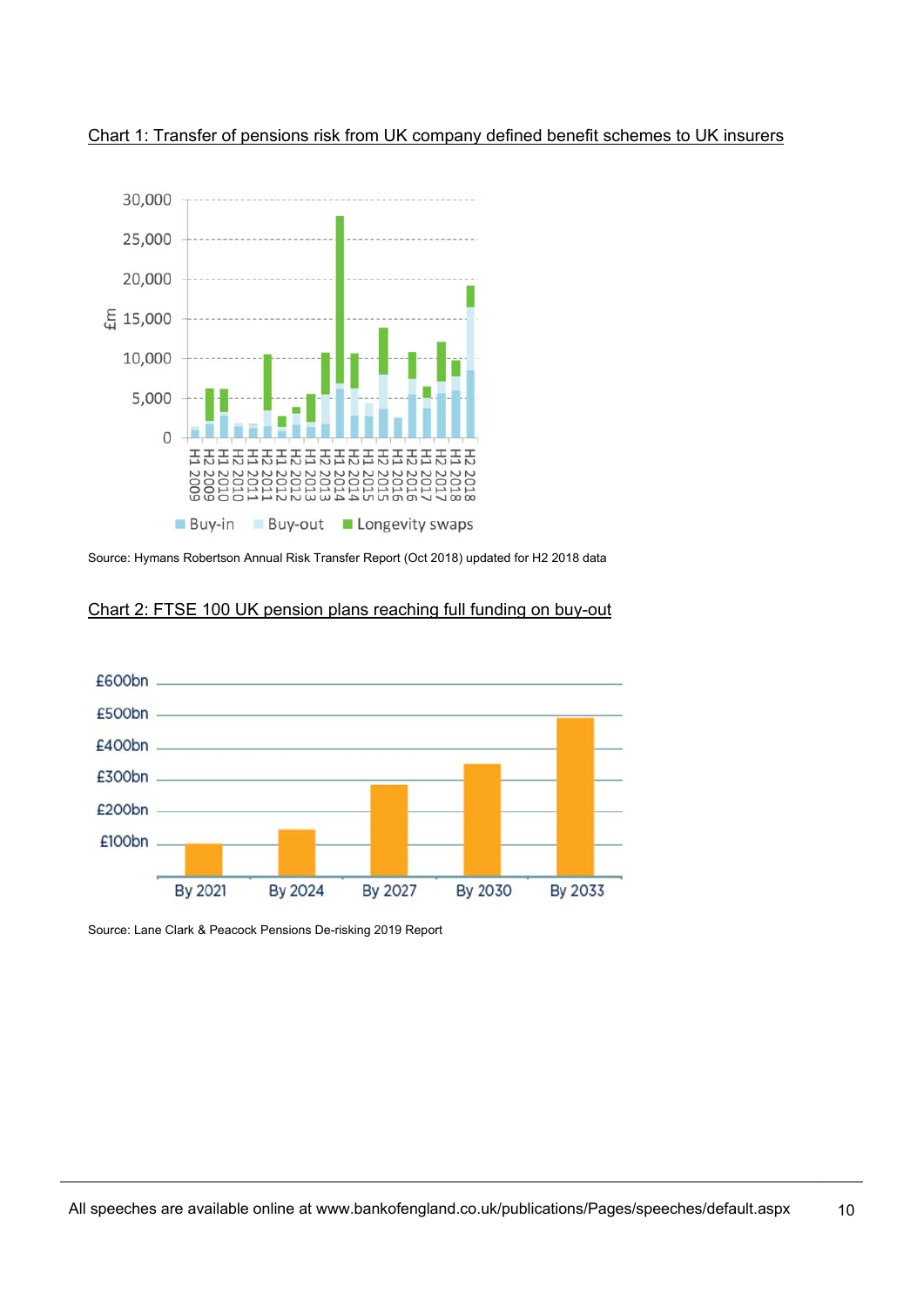

#### Chart 3: UK insurers' property and direct investment assets backing annuities

Source: Solvency II asset data, Bank calculations, Financial Stability Report, Bank of England. Chart updated to latest available data.

#### Chart 4: UK insurers' annuity backing asset breakdown



Sources: Firms data submission March 2018, Bank calculations, Bank of England.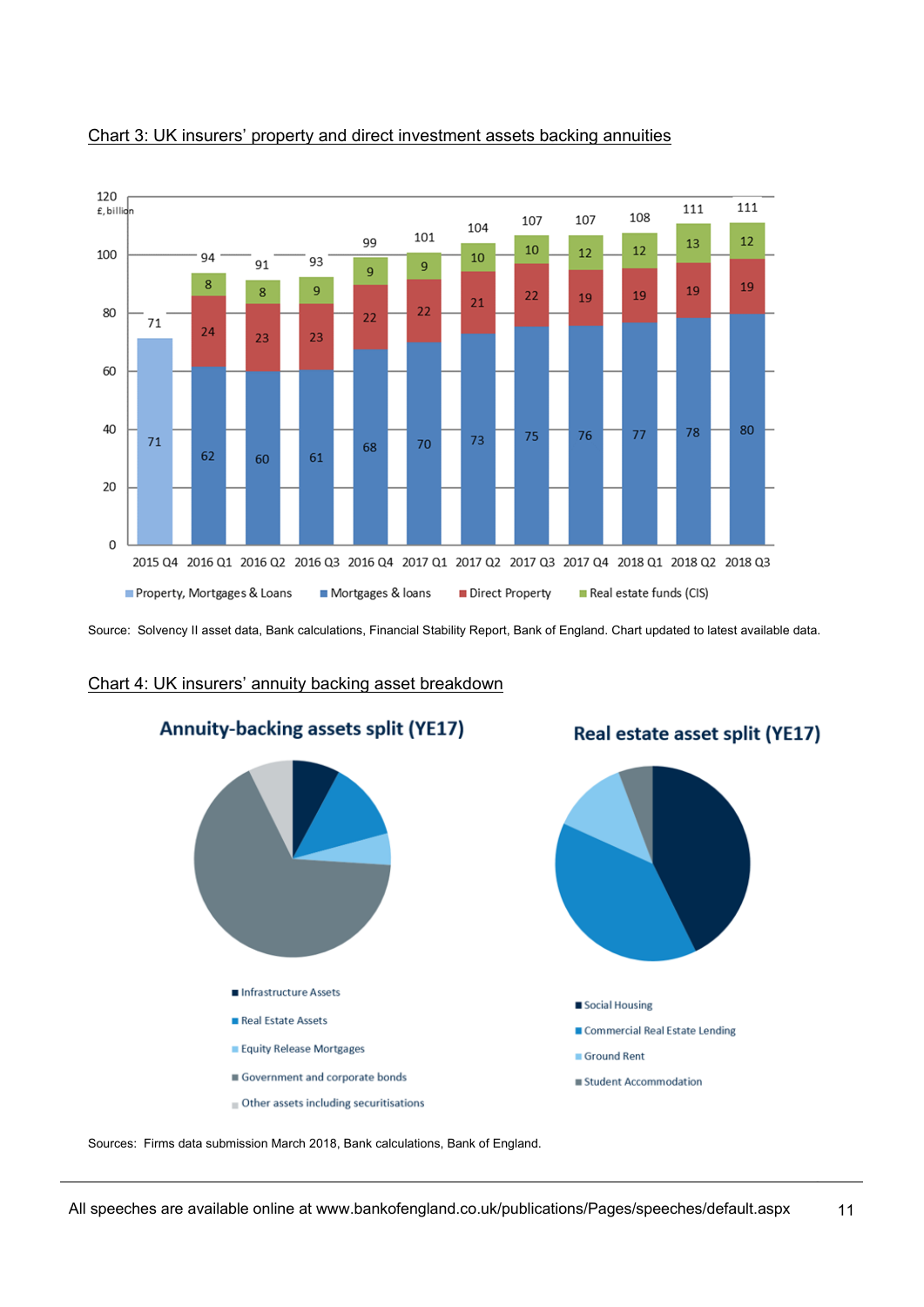## Chart 5: Sterling investment-grade corporate bond index by credit rating



Source: ICE Bank of America Merrill Lynch.





Sources: Solvency II Q3 2018 asset data, Bank calculations, Bank of England.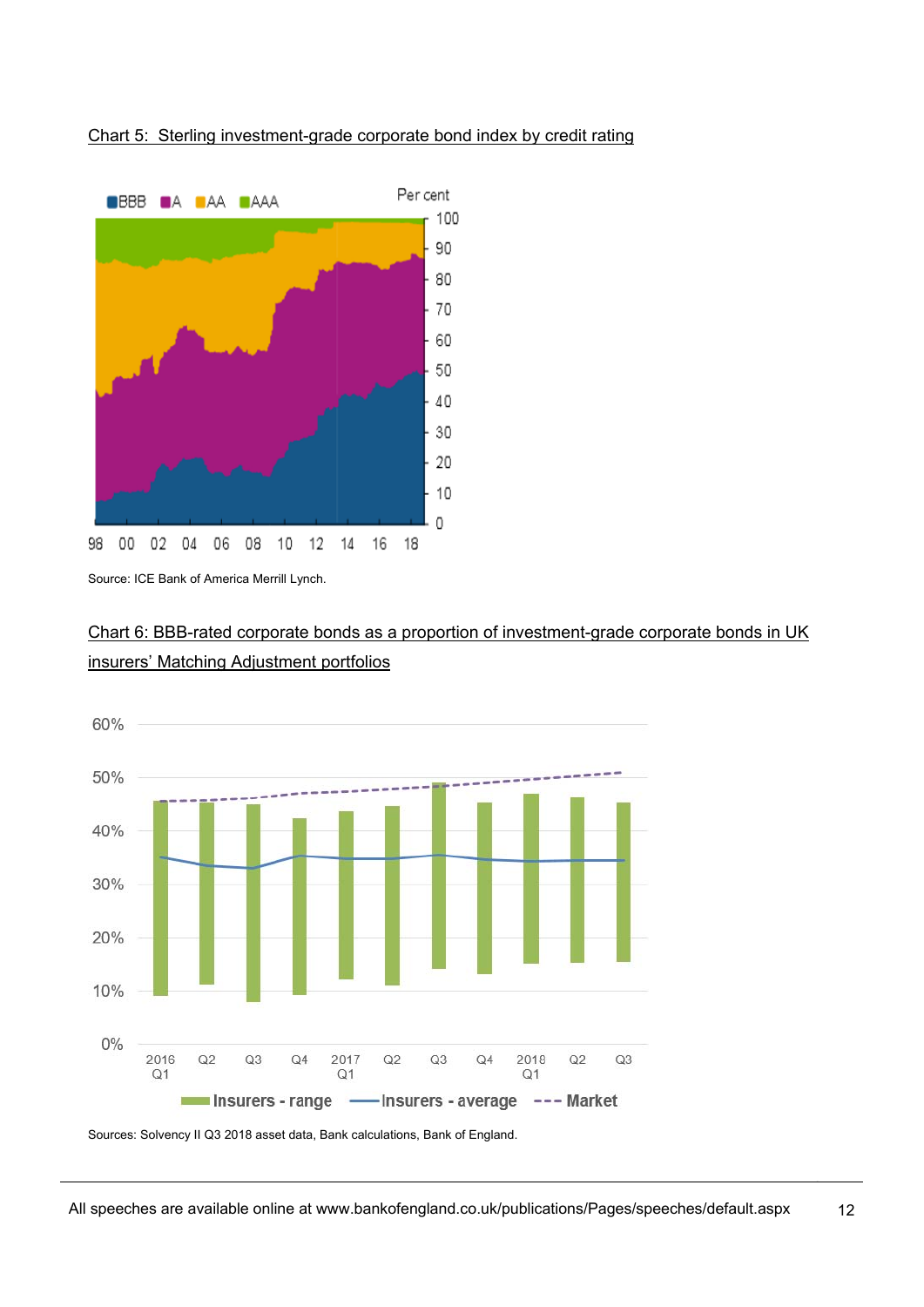# Chart 7: England and Wales house price changes 2007 vs 2015



Source: house.brisket.com, using Land Registry, Ordnance Survey and Royal Mail data.